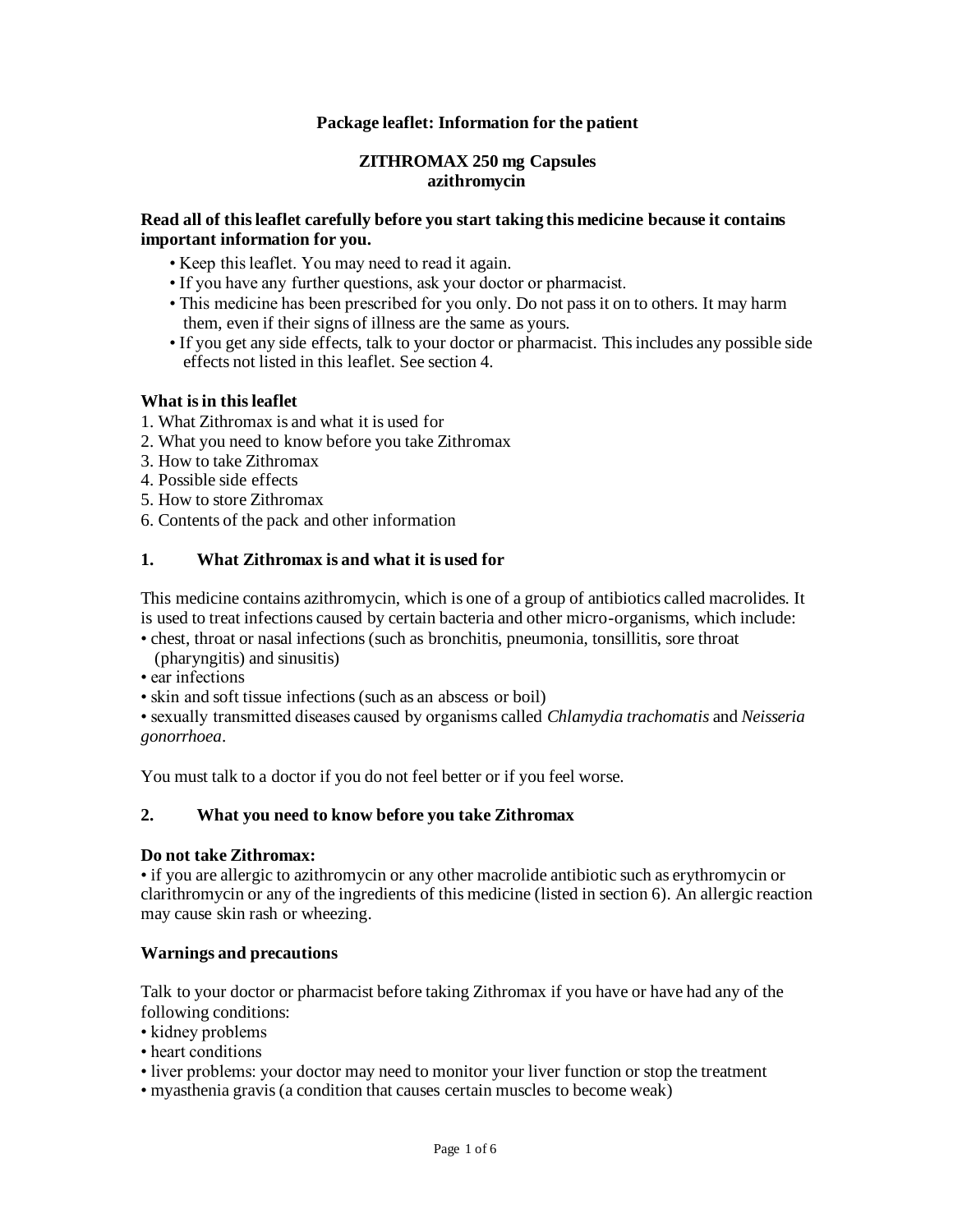• or if you are taking any ergot derivatives such as ergotamine (used to treat migraine) as these medicines should not be taken together with Zithromax.

Tell your doctor immediately if you feel your heart beating in your chest or have an abnormal heartbeat, or get dizzy or faint or suffer from any muscle weakness when taking Zithromax.

If you develop diarrhoea or loose stools during or after treatment, tell your doctor at once. Do not take any medicine to treat your diarrhoea without first checking with your doctor. If your diarrhoea continues, please inform your doctor.

## **Other medicines and Zithromax**

Tell your doctor or pharmacist if you are taking, have recently taken or might take any other medicines.

In particular, Zithromax may interact with the medicines listed below:

- ergot or ergotamine see 'Warnings and precautions' section
- warfarin or any similar medicine to prevent blood clots
- ciclosporin (used to suppress the immune system to prevent and treat rejection of a transplanted organ or bone marrow)
- antacids (for indigestion)
- digoxin (used to treat heart failure)
- colchicine (used for gout and familial Mediterranean fever)
- terfenadine (for hay fever or a skin allergy)

• hydroxychloroquine or chloroquine (used to treat conditions including rheumatoid arthritis, or to treat or prevent malaria): Taking these medicines at the same time as azithromycin may increase the chance of you getting side effects that affect your heart.

### **Zithromax with food and drink**

You should take Zithromax either 1 hour before a meal or 2 hours after a meal.

### **Pregnancy, breast-feeding and fertility**

If you are pregnant or breast-feeding, think you may be pregnant or are planning to have a baby, ask your doctor or pharmacist for advice before taking this medicine.

### **Driving and using machines**

Zithromax is not expected to affect your ability to drive or use machines.

**Zithromax capsules contain lactose**, a type of sugar. If you have been told by your doctor that you have an intolerance to some sugars contact your doctor before taking this medicine.

**Zithromax capsules contain sulfur dioxide,** which may rarely cause severe allergic (hypersensitivity) reactions and wheezing (bronchospasm).

### **Information on sodium content**

Zithromax contains less than 1 mmol sodium (23 mg) per capsule, that is to say essentially 'sodium free'.

### **3. How to take Zithromax**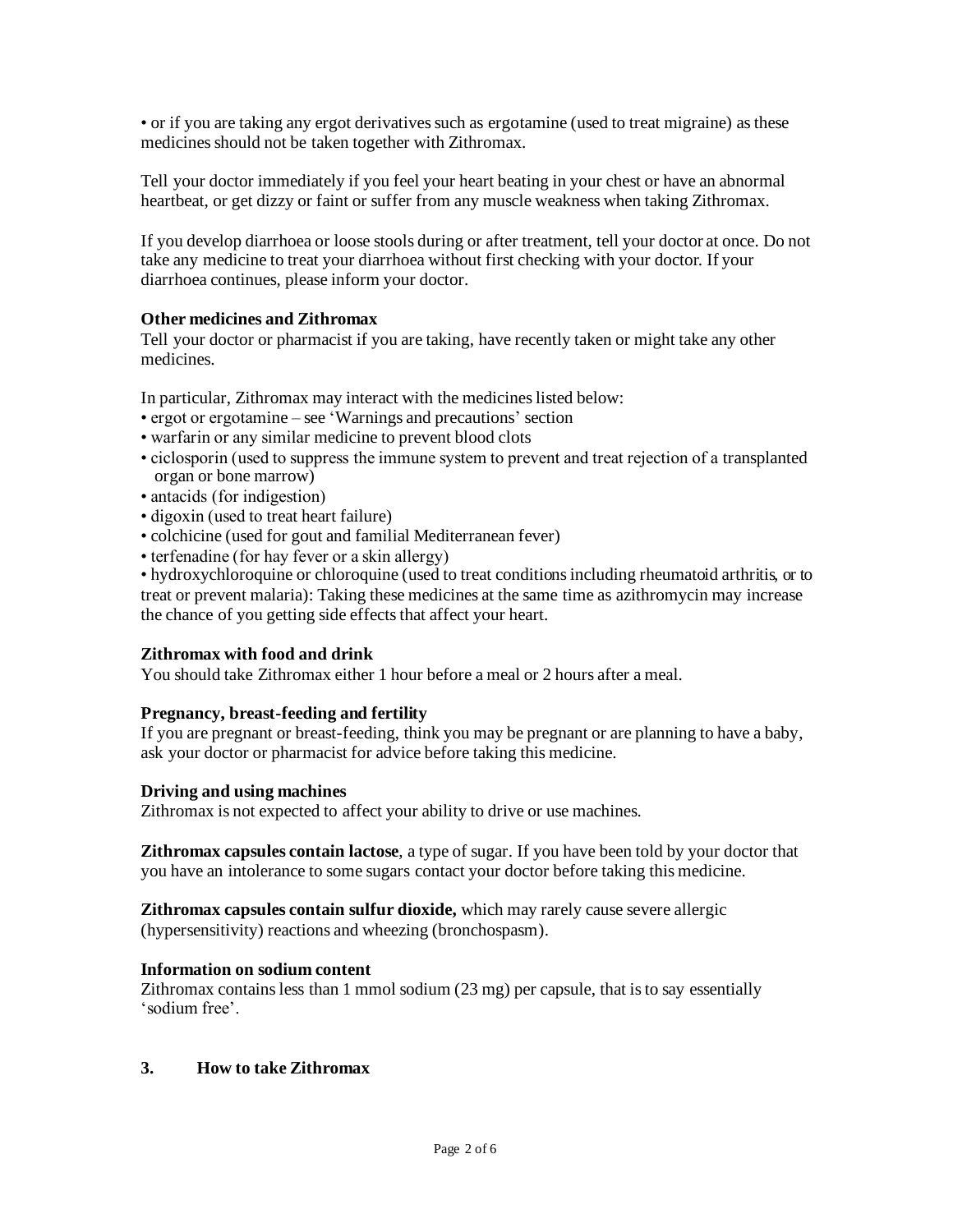Always take this medicine exactly as your doctor has told you. Check with your doctor or pharmacist if you are not sure. The capsules should be swallowed whole.

The recommended dose in adults and children over 7 stones (45 kg) is 500 mg (2 capsules) taken together, once a day, for 3 days. For some diseases such as Chlamydia the recommended dose is 1 g (4 capsules) taken all together on one day only. For gonorrhoea the recommended dose is 1 g or 2 g of azithromycin in combination with 250 or 500 mg of ceftriaxone.

Zithromax capsules should not be taken by children weighing less than 45 kg.

You should tell your doctor if you have kidney or liver problems as your doctor may need to alter the normal dose.

Doctors sometimes prescribe different doses to the recommended dose. The label on the pack will tell you which dose you should take. If you are still not sure, ask your doctor or pharmacist.

Always continue with the course even if you feel better. If your infection gets worse or you do not start to feel better within a few days or a new infection develops, go back and see your doctor.

## **If you take more Zithromax than you should**

If you take too much Zithromax you may feel unwell. Tell your doctor or contact your nearest hospital casualty department immediately.

### **If you forget to take Zithromax**

If you forget to take Zithromax take it as soon as you can. Take your next dose at the right time. Do not take a double dose to make up for a forgotten dose.

### **If you stop taking Zithromax**

If you stop taking Zithromax too soon, the infection may return. Take the capsules for the full time of treatment, even when you begin to feel better.

If you have any further questions about the use of this medicine, ask your doctor or pharmacist.

### **4. Possible side effects**

Like all medicines, this medicine can cause side effects although not everybody gets them.

### **Tell your doctor immediately if you experience any of the following symptoms after taking this medicine as the symptoms can be severe.**

- sudden wheeziness, difficulty in breathing, swelling of eyelids, face or lips, rash or itching (especially affecting the whole body)
- severe or prolonged diarrhoea, which may have blood or mucus in it, during or after treatment with Zithromax as this may be a sign of serious bowel inflammation
- severe skin rash causing redness and flaking
- rapid or irregular heartbeat
- low blood pressure
- Serious skin reactions:
	- blistering of the skin, mouth, eyes and genitals (Stevens-Johnson Syndrome (SJS))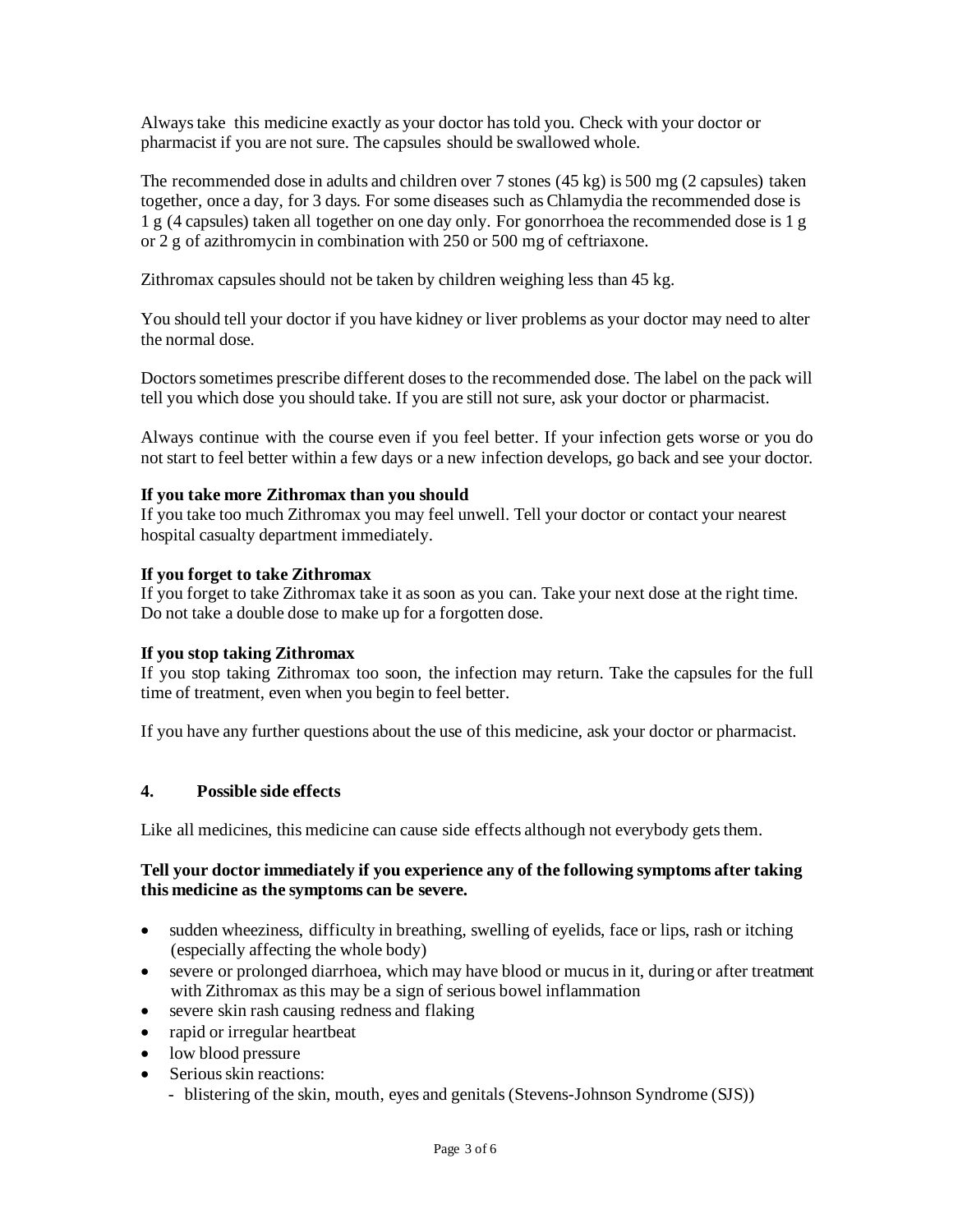- blistering of the skin, severe skin reaction (Toxic Epidermal Necrosis(TEN))
- skin rash accompanied by other symptoms such as fever, swollen glands and an increase of eosinophils (a type of white blood cell). A rash appears as small, itchy red bumps (Drug Reaction with Eosinophilia and Systemic Symptoms(DRESS))
- skin eruption that is characterised by the rapid appearance of areas of red skin studded with small pustules (small blisters filled with white/yellow fluid) (Acute Generalized Exanthematous Pustulosis (AGEP)).

Stop taking azithromycin if you develop these skin symptoms and contact your doctor or seek medical attention immediately.

The most common side effects that occur when taking Zithromax are listed below. These may go away during treatment as your body adjusts to the medicine. Tell your doctor if any of these side effects continue to bother you.

**Very common:** may affect more than 1 in 10 people • stomach cramps, feeling sick, diarrhoea, wind

**Common:** may affect up to 1 in 10 people

- dizziness, headache
- numbness or pins and needles
- being sick, indigestion
- loss of appetite, taste disturbance
- visual disturbances, deafness
- skin rash and /or itching
- joint pain
- low numbers of lymphocytes (a type of white blood cell), higher number of eosinophils (a type of white blood cell)
- low blood bicarbonate
- tiredness or weakness

### **Uncommon:** may affect up to 1 in 100 people

- yeast infections of the mouth and vagina (thrush)
- low numbers of leukocytes (a type of white blood cell), low number of neutrophils (a type of white blood cell)
- allergic reactions of various severity
- skin more sensitive to sunlight than normal
- feeling nervous
- reduced sense of touch or sensation (hypoesthesia)
- sleepiness or sleeplessness (insomnia)
- poor hearing or ringing in the ears
- heart palpitations, chest pain
- constipation, stomach pain associated with diarrhoea and fever
- inflammation of the liver (hepatitis), changes in liver enzymes
- general loss of strength
- swelling
- general discomfort
- abnormal laboratory test values (e.g. blood or liver tests).

### **Rare:** may affect up to 1 in 1,000 people

- agitation
- vertigo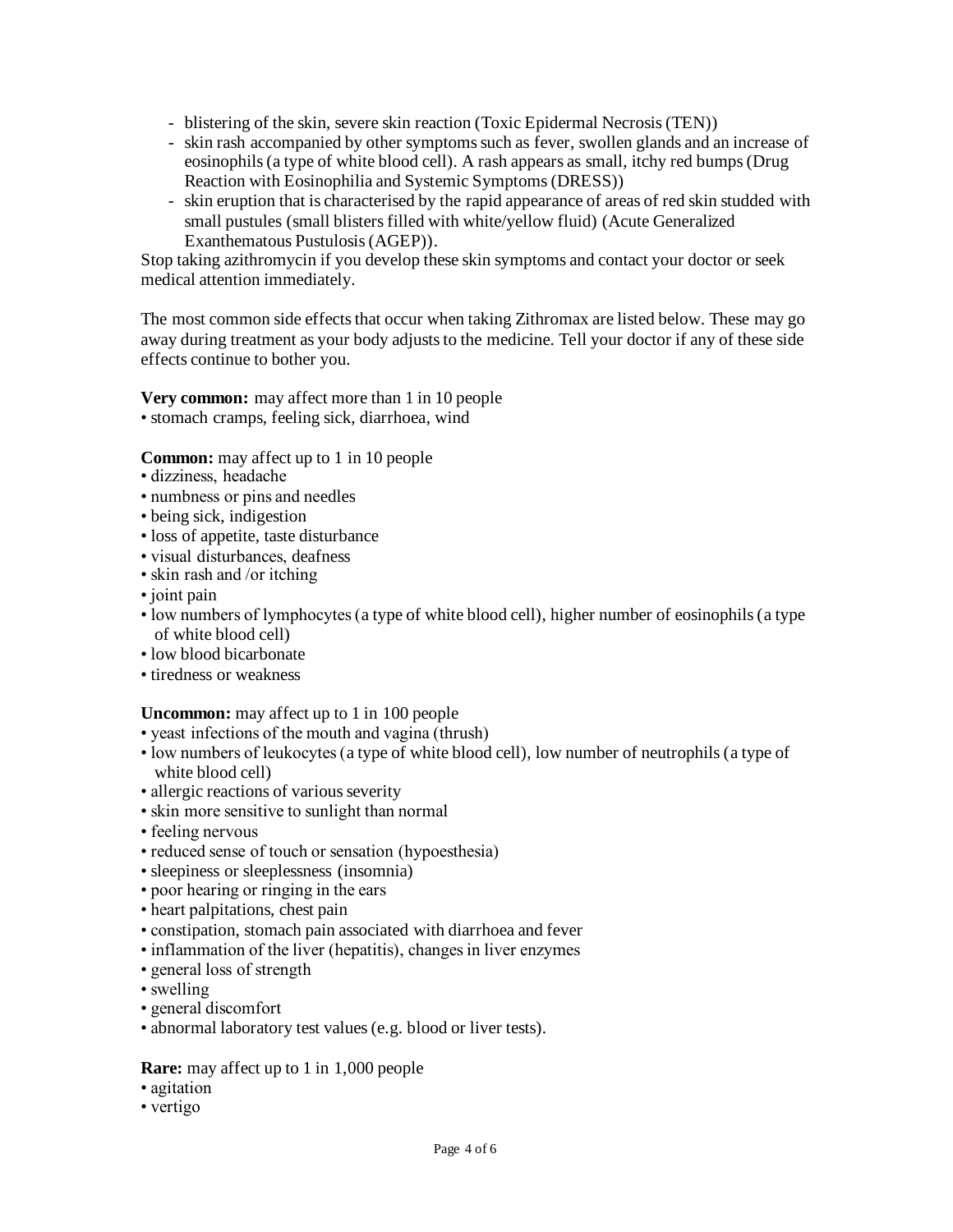• changes in liver function

## **Not known: frequency cannot be estimated from the available data**

- fits or fainting
- aggression or anxiety
- feeling hyperactive
- localised muscle weakness
- loss of smell or altered sense of smell, loss of taste
- tongue discolouration
- inflammation of the pancreas (pancreatitis)
- inflammation of the kidney or kidney failure
- yellowing of the skin or eyes (jaundice) or liver failure (rarely life-threatening)
- bruising or prolonged bleeding after injury
- abnormal electrocardiogram (ECG)
- reduction in red blood cells which can make the skin pale and cause weakness or breathlessness.

## **Reporting of side effects**

If you get any side effects, talk to your doctor or pharmacist. This includes any possible side effects not listed in this leaflet. You can also report side effects directly via the Yellow Card Scheme at: [www.mhra.gov.uk/yellowcard](http://www.mhra.gov.uk/yellowcard) or search for MHRA Yellow Card in the Google Play or Apple App Store. By reporting side effects you can help provide more information on the safety of this medicine.

# **5. How to store Zithromax**

Keep this medicine out of the sight and reach of children.

This medicine does not require any special storage conditions.

Do not take this medicine after the expiry date which is stated on the blister and carton after EXP. The expiry date refers to the last day of that month.

Do not throw away any medicines via wastewater or household waste. Ask your pharmacist how to throw away medicines you no longer use. These measures will help protect the environment.

# **6. Contents of the pack and other information**

### **What Zithromax contains**

The active substance is azithromycin (250 mg).

The other ingredients are lactose anhydrous (see section 2, Zithromax capsules contain lactose), magnesium stearate, maize starch, sodium lauryl sulfate, gelatin, iron oxide (black) E172, shellac, propylene glycol, sulfur dioxide (see section 2 Zithromax capsules contain sulfur dioxide) and titanium dioxide.

### **What Zithromax looks like and contents of the pack**

Zithromax capsules are white hard gelatin capsules marked Pfizer and ZTM 250. They come in blister packs of 4 or 6.

Not all pack sizes may be marketed.